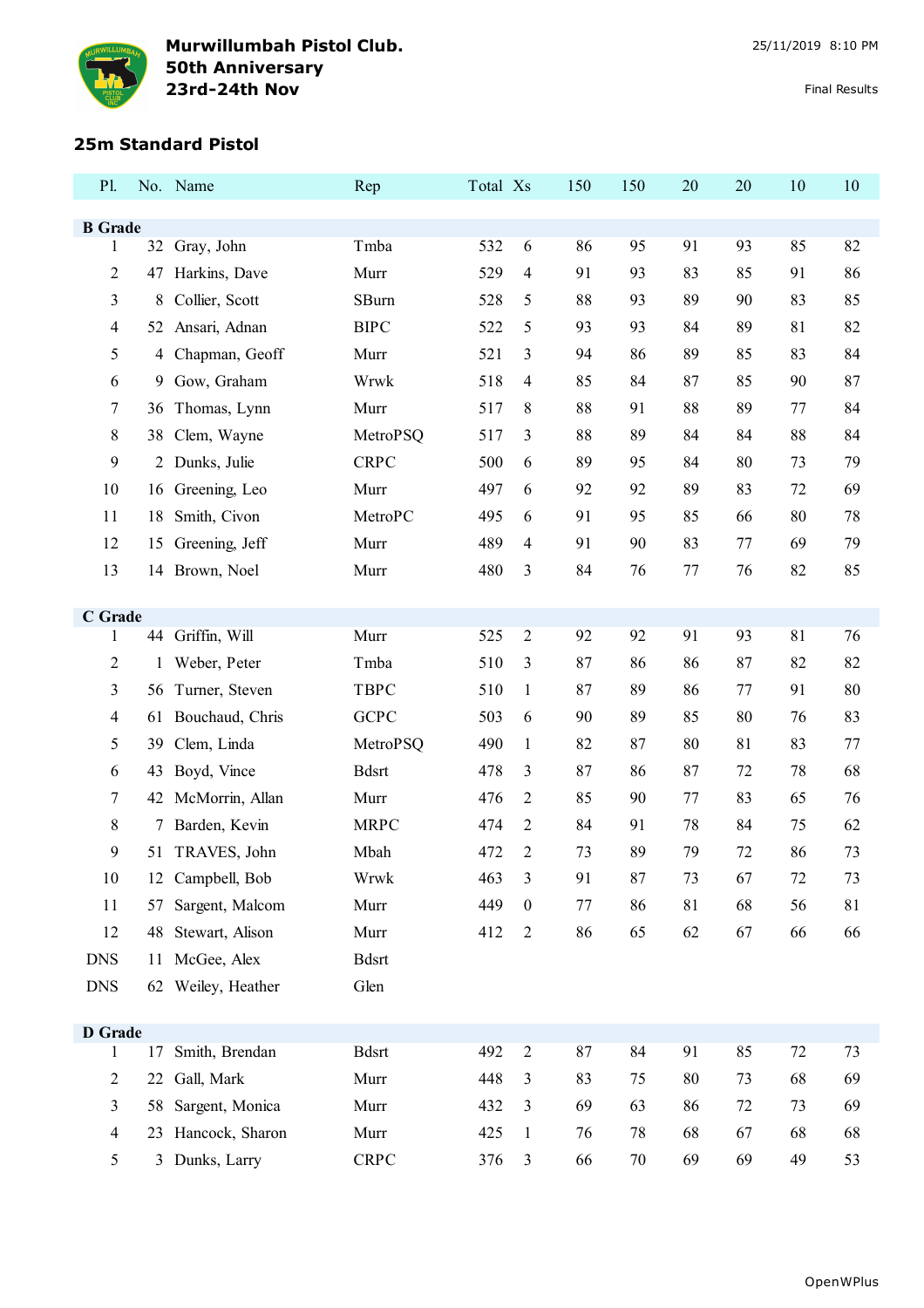## **25m Standard Pistol**

| <b>P1.</b> | No. Name             | Rep         | Total Xs | 150 | 150 | 20 | 20 | 10 | 10 |
|------------|----------------------|-------------|----------|-----|-----|----|----|----|----|
|            |                      |             |          |     |     |    |    |    |    |
|            | D Grade Cont.        |             |          |     |     |    |    |    |    |
| <b>DNF</b> | 40 Garland, John     | Murr        | 246      | 73  | 81  | 68 | 24 |    |    |
| <b>DNS</b> | Hummer, Johann<br>37 | <b>CRPC</b> |          |     |     |    |    |    |    |
| <b>DNS</b> | 26 Legros, Micheal   | Bdsrt       |          |     |     |    |    |    |    |
| <b>DNS</b> | McGee, Debbie<br>10  | Bdsrt       |          |     |     |    |    |    |    |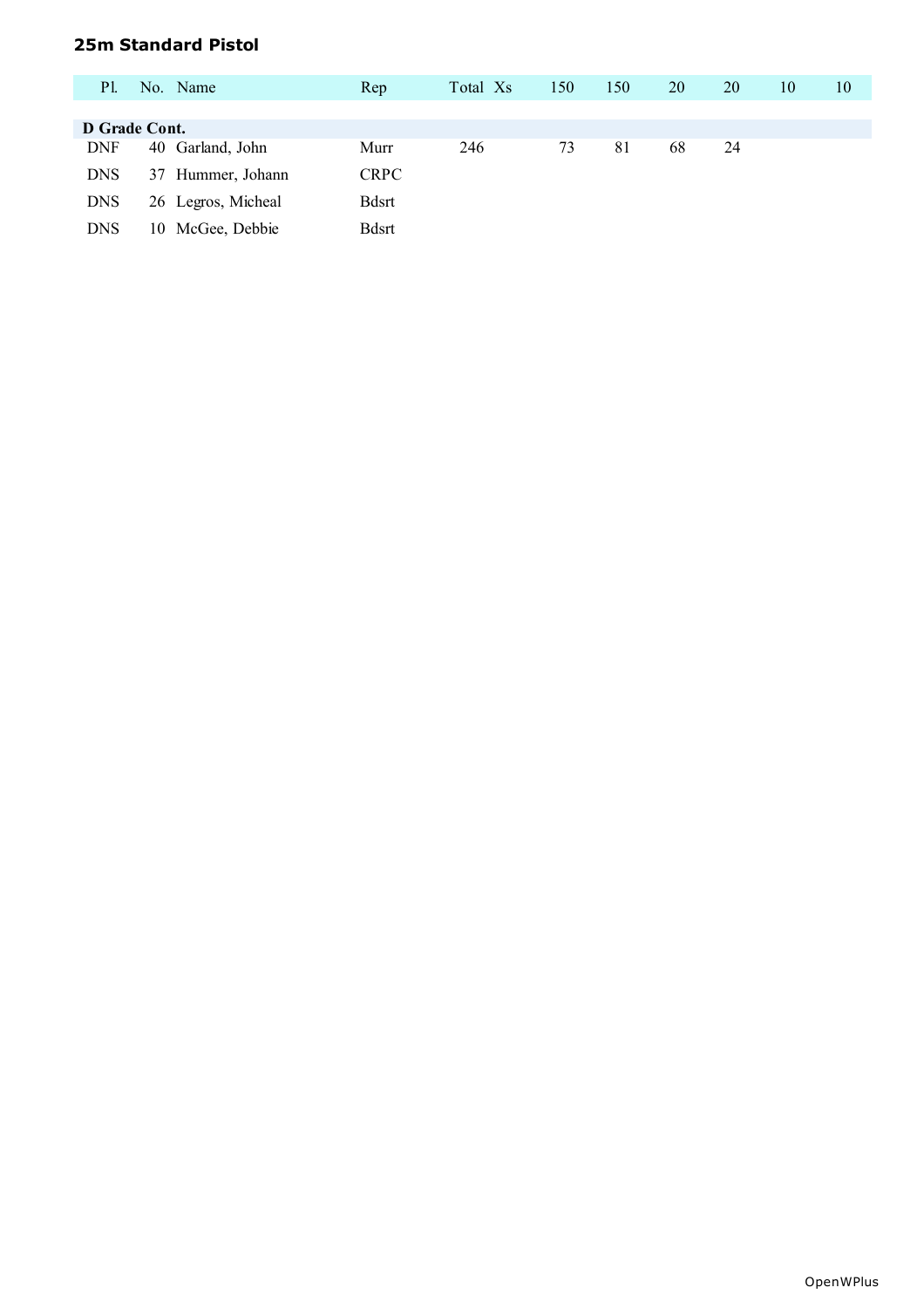

# **25m Rapid Fire Pistol**

| <b>P1.</b>     |    | No. Name             | Rep          | Total Xs |                  | $\,8\,$ | 6  | $\overline{4}$ |     | $8\,$ | 6  | $\overline{4}$ |     |
|----------------|----|----------------------|--------------|----------|------------------|---------|----|----------------|-----|-------|----|----------------|-----|
|                |    |                      |              |          |                  |         |    |                |     |       |    |                |     |
| A Grade<br>1   |    | 31 Mamouzelos, Chris | <b>GCPC</b>  | 543 12   |                  | 91      | 94 | 88             | 273 | 95    | 88 | 87             | 270 |
|                |    |                      |              |          |                  |         |    |                |     |       |    |                |     |
| <b>B</b> Grade |    |                      |              |          |                  |         |    |                |     |       |    |                |     |
| 1              |    | 16 Greening, Leo     | Murr         | 514      | 5                | 87      | 85 | 73             | 245 | 93    | 92 | 84             | 269 |
| $\overline{2}$ |    | 14 Brown, Noel       | Murr         | 500      | 5                | 89      | 82 | 76             | 247 | 91    | 87 | 75             | 253 |
| 3              |    | 61 Bouchaud, Chris   | <b>GCPC</b>  | 496      | 2                | 88      | 82 | 75             | 245 | 90    | 82 | 79             | 251 |
| $\overline{4}$ |    | 32 Gray, John        | Tmba         | 485      | 4                | 91      | 73 | 64             | 228 | 94    | 87 | 76             | 257 |
|                |    |                      |              |          |                  |         |    |                |     |       |    |                |     |
| C Grade        |    |                      |              |          |                  |         |    |                |     |       |    |                |     |
| 1              |    | 47 Harkins, Dave     | Murr         | 518      | 3                | 87      | 89 | 80             | 256 | 95    | 87 | 80             | 262 |
| $\overline{2}$ |    | 24 Berry, Allan      | <b>TBPC</b>  | 509      | 10               | 95      | 95 | 67             | 257 | 90    | 90 | 72             | 252 |
| 3              |    | 44 Griffin, Will     | Murr         | 506      | $\overline{7}$   | 94      | 85 | 76             | 255 | 90    | 84 | 77             | 251 |
| $\overline{4}$ |    | 15 Greening, Jeff    | Murr         | 464      | 4                | 86      | 89 | 61             | 236 | 93    | 90 | 45             | 228 |
| 5              |    | 7 Barden, Kevin      | <b>MRPC</b>  | 437      | $\boldsymbol{0}$ | 77      | 69 | 54             | 200 | 84    | 82 | 71             | 237 |
| 6              |    | 42 McMorrin, Allan   | Murr         | 423      | 4                | 75      | 72 | 64             | 211 | 90    | 71 | 51             | 212 |
| 7              |    | 51 TRAVES, John      | Mbah         | 263      | 4                | 27      | 71 | 21             | 119 | 70    | 69 | 5              | 144 |
| <b>DNS</b>     |    | 29 Byrne, William    | Mbah         |          |                  |         |    |                |     |       |    |                |     |
|                |    |                      |              |          |                  |         |    |                |     |       |    |                |     |
| <b>D</b> Grade |    |                      |              |          |                  |         |    |                |     |       |    |                |     |
| 1              | 17 | Smith, Brendan       | <b>Bdsrt</b> | 454      | 3                | 85      | 89 | 69             | 243 | 82    | 74 | 55             | 211 |
| $\overline{2}$ |    | 22 Gall, Mark        | Murr         | 432      | 2                | 84      | 77 | 69             | 230 | 80    | 67 | 55             | 202 |
| 3              |    | 30 Byrne, Darryl     | Mbah         | 407      | $\overline{2}$   | 84      | 73 | 68             | 225 | 71    | 70 | 41             | 182 |
| $\overline{4}$ |    | 23 Hancock, Sharon   | Murr         | 372      | $\mathbf{1}$     | 70      | 57 | 64             | 191 | 72    | 52 | 57             | 181 |
| 5              | 21 | Gall, Cooper         | Murr         | 304      | $\overline{2}$   | 41      | 25 | 51             | 117 | 78    | 54 | 55             | 187 |
| <b>DNS</b>     |    | 26 Legros, Micheal   | <b>Bdsrt</b> |          |                  |         |    |                |     |       |    |                |     |
| <b>DNS</b>     |    | 11 McGee, Alex       | <b>Bdsrt</b> |          |                  |         |    |                |     |       |    |                |     |
| <b>DNS</b>     |    | 10 McGee, Debbie     | <b>Bdsrt</b> |          |                  |         |    |                |     |       |    |                |     |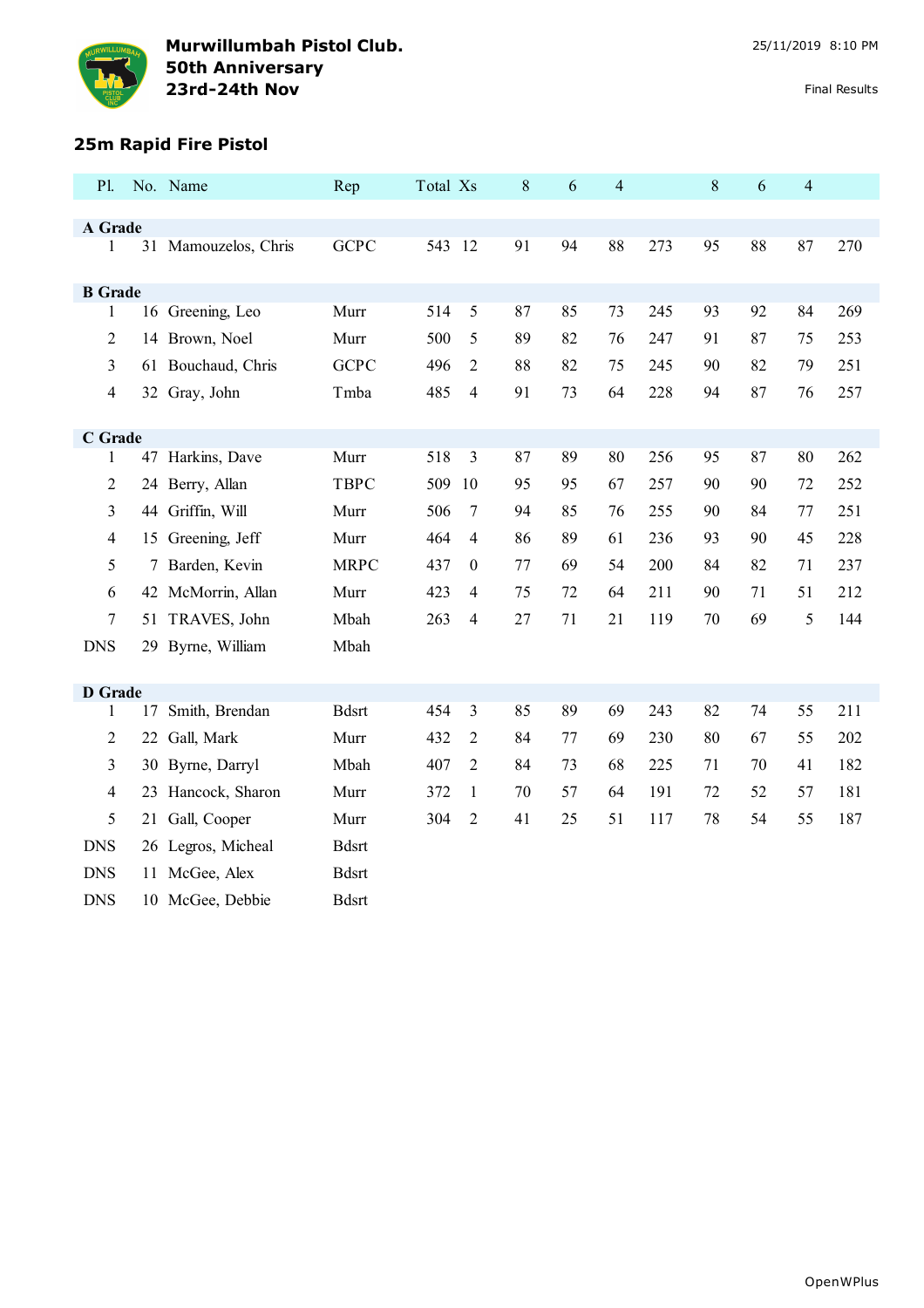

### **50m Pistol**

| P1.                      |    | No. Name             | Rep          | Total Xs |                  | $\mathbf{1}$ | $\overline{2}$ | 3  | 4  | $\mathfrak{S}$ | 6  |
|--------------------------|----|----------------------|--------------|----------|------------------|--------------|----------------|----|----|----------------|----|
|                          |    |                      |              |          |                  |              |                |    |    |                |    |
| A Grade<br>1             |    | 27 Dowling, Damian   | Mbah         | 520      | $\overline{4}$   | 88           | 84             | 87 | 86 | 86             | 89 |
| <b>DNS</b>               | 5  | Faulkner, Jason      | Mbah         |          |                  |              |                |    |    |                |    |
|                          |    |                      |              |          |                  |              |                |    |    |                |    |
| <b>B</b> Grade           |    |                      |              |          |                  |              |                |    |    |                |    |
| $\mathbf{1}$             |    | 2 Dunks, Julie       | <b>CRPC</b>  | 510      | $\mathbf{1}$     | 81           | 86             | 87 | 86 | 87             | 83 |
| $\overline{c}$           |    | 36 Thomas, Lynn      | Murr         | 480      | 3                | 79           | 72             | 76 | 86 | 88             | 79 |
| 3                        | 7  | Barden, Kevin        | <b>MRPC</b>  | 472      | 3                | 74           | 75             | 77 | 87 | 73             | 86 |
| 4                        |    | 47 Harkins, Dave     | Murr         | 471      | $\overline{2}$   | 74           | 85             | 73 | 77 | 80             | 82 |
| 5                        | 4  | Chapman, Geoff       | Murr         | 450      | 5                | 61           | 82             | 74 | 81 | 72             | 80 |
|                          |    |                      |              |          |                  |              |                |    |    |                |    |
| C Grade                  |    |                      |              |          |                  |              |                |    |    |                |    |
| 1                        |    | 15 Greening, Jeff    | Murr         | 496      | $\mathfrak{Z}$   | 80           | 83             | 86 | 75 | 89             | 83 |
| $\overline{c}$           | 57 | Sargent, Malcom      | Murr         | 481      | $\overline{2}$   | 82           | 80             | 81 | 80 | 81             | 77 |
| 3                        | 32 | Gray, John           | Tmba         | 465      | $\mathfrak{Z}$   | 80           | 79             | 85 | 63 | 82             | 76 |
| 4                        |    | 24 Berry, Allan      | <b>TBPC</b>  | 461      | $\mathbf{1}$     | 71           | 69             | 84 | 83 | 76             | 78 |
| 5                        |    | 60 Bouchaud, Michael | <b>GCPC</b>  | 455      | 3                | 76           | 70             | 74 | 73 | 73             | 89 |
| 6                        |    | 44 Griffin, Will     | Murr         | 441      | 2                | 70           | 78             | 78 | 70 | 74             | 71 |
|                          |    |                      |              |          |                  |              |                |    |    |                |    |
| <b>D</b> Grade<br>$*1$   |    | 1 Weber, Peter       | Tmba         | 474      | $\overline{4}$   | 71           | 85             | 77 | 88 | 78             | 75 |
|                          |    |                      |              |          |                  |              |                |    |    |                |    |
| $*2$                     | 56 | Turner, Steven       | <b>TBPC</b>  | 469      | 4                | 76           | 65             | 87 | 78 | 87             | 76 |
| 3                        | 12 | Campbell, Bob        | Wrwk         | 442      | 1                | 72           | 79             | 74 | 68 | 74             | 75 |
| $\overline{\mathcal{L}}$ | 19 | Dossetto, Ross       | Wrwk         | 411      | 1                | 76           | 75             | 50 | 71 | 70             | 69 |
| 5                        | 59 | Stebbing, David      | Mbah         | 402      | $\boldsymbol{0}$ | 64           | 74             | 68 | 72 | 65             | 59 |
| 6                        |    | 51 TRAVES, John      | Mbah         | 380      | $\overline{2}$   | 72           | 65             | 60 | 56 | 72             | 55 |
| 7                        |    | 23 Hancock, Sharon   | Murr         | 333      | $\mathbf{1}$     | 51           | 67             | 38 | 46 | 57             | 74 |
| 8                        |    | 3 Dunks, Larry       | <b>CRPC</b>  | 175      | $\boldsymbol{0}$ | 9            | 36             | 28 | 34 | 38             | 30 |
| <b>DNS</b>               |    | 43 Boyd, Vince       | <b>Bdsrt</b> |          |                  |              |                |    |    |                |    |
| <b>DNS</b>               |    | 37 Hummer, Johann    | <b>CRPC</b>  |          |                  |              |                |    |    |                |    |
| <b>DNS</b>               |    | 26 Legros, Micheal   | <b>Bdsrt</b> |          |                  |              |                |    |    |                |    |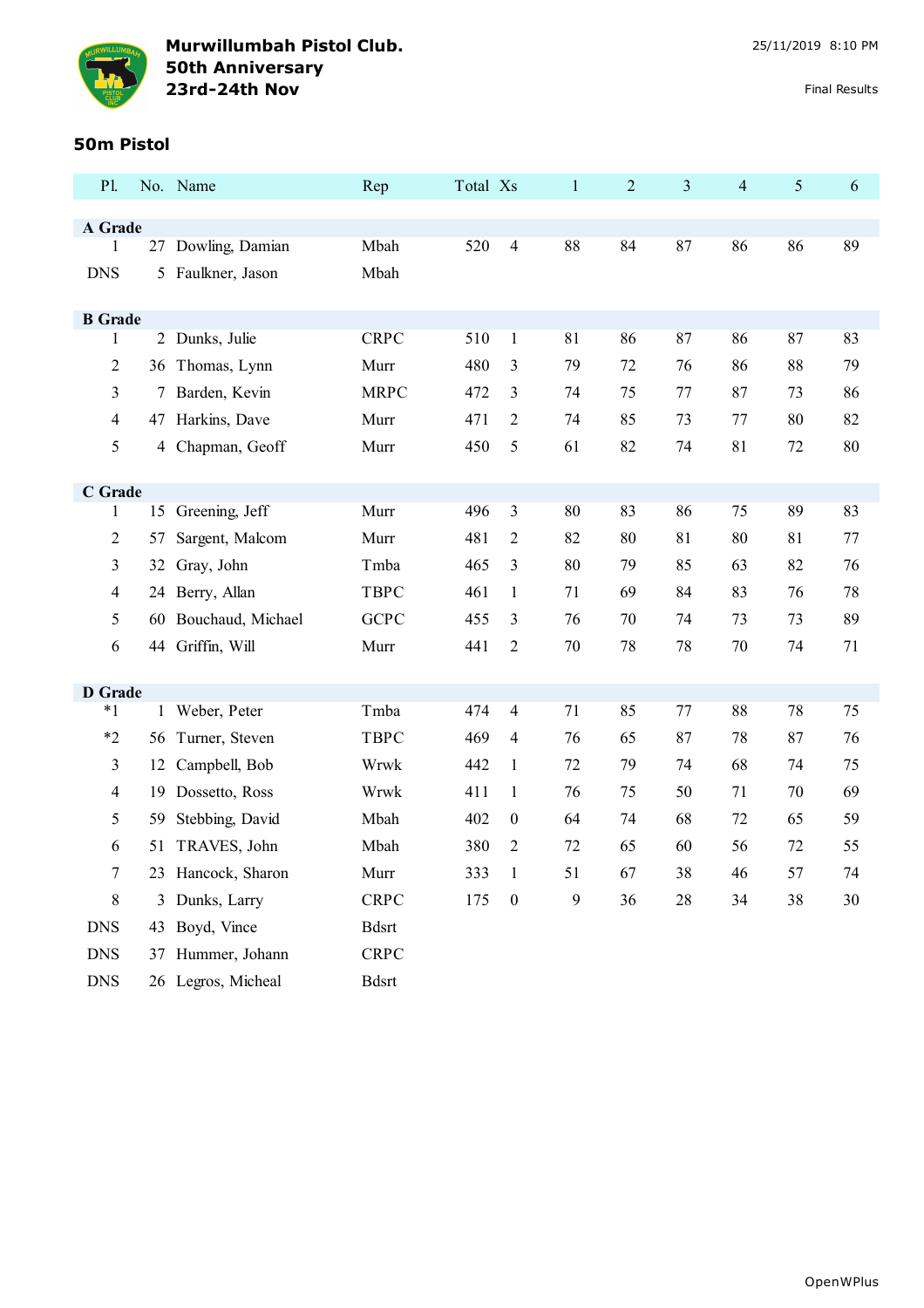

## **25m Centre Fire Pistol**

| <b>P1.</b>     |    | No. Name             | Rep          | Total Xs |              | $\mathbf{1}$ | $\overline{2}$ | 3  |     | $\overline{4}$ | 5  | 6  |     |
|----------------|----|----------------------|--------------|----------|--------------|--------------|----------------|----|-----|----------------|----|----|-----|
|                |    |                      |              |          |              |              |                |    |     |                |    |    |     |
| A Grade<br>1   |    |                      | <b>GCPC</b>  | 556      | 9            | 88           | 93             | 94 | 275 | 91             | 95 | 95 | 281 |
|                |    | 31 Mamouzelos, Chris |              |          |              |              |                |    |     |                |    |    |     |
| <b>B</b> Grade |    |                      |              |          |              |              |                |    |     |                |    |    |     |
| 1              |    | 14 Brown, Noel       | Murr         | 538      | 6            | 90           | 85             | 91 | 266 | 92             | 87 | 93 | 272 |
| $\overline{2}$ |    | 4 Chapman, Geoff     | Murr         | 506      | 7            | 84           | 88             | 88 | 260 | 79             | 75 | 92 | 246 |
| 3              |    | 47 Harkins, Dave     | Murr         | 501      | 8            | 85           | 77             | 73 | 235 | 93             | 88 | 85 | 266 |
| <b>DNS</b>     |    | 5 Faulkner, Jason    | Mbah         |          |              |              |                |    |     |                |    |    |     |
|                |    |                      |              |          |              |              |                |    |     |                |    |    |     |
| C Grade        |    |                      |              |          |              |              |                |    |     |                |    |    |     |
| $*1$           |    | 32 Gray, John        | Tmba         | 546 15   |              | 86           | 87             | 93 | 266 | 95             | 90 | 95 | 280 |
| $\mathfrak{2}$ | 15 | Greening, Jeff       | Murr         | 538 13   |              | 95           | 95             | 92 | 282 | 89             | 84 | 83 | 256 |
| 3              |    | 44 Griffin, Will     | Murr         | 524      | 5            | 89           | 90             | 93 | 272 | 83             | 85 | 84 | 252 |
| $\overline{4}$ | 12 | Campbell, Bob        | Wrwk         | 508      | 7            | 95           | 79             | 88 | 262 | 77             | 82 | 87 | 246 |
| 5              | 57 | Sargent, Malcom      | Murr         | 485      | 5            | 88           | 81             | 69 | 238 | 75             | 87 | 85 | 247 |
| 6              |    | 7 Barden, Kevin      | <b>MRPC</b>  | 478      | $\mathbf{1}$ | 77           | 81             | 74 | 232 | 80             | 78 | 88 | 246 |
| $\tau$         |    | 1 Weber, Peter       | Tmba         | 468      | 6            | 84           | 92             | 86 | 262 | 65             | 60 | 81 | 206 |
|                |    |                      |              |          |              |              |                |    |     |                |    |    |     |
| <b>D</b> Grade |    |                      |              |          |              |              |                |    |     |                |    |    |     |
| $*1$           |    | 52 Ansari, Adnan     | <b>BIPC</b>  | 528      | 6            | 92           | 87             | 94 | 273 | 83             | 87 | 85 | 255 |
| 2              | 40 | Garland, John        | Murr         | 429      | 1            | 71           | 71             | 76 | 218 | 66             | 70 | 75 | 211 |
| 3              |    | 3 Dunks, Larry       | <b>CRPC</b>  | 357      | 1            | 56           | 73             | 71 | 200 | 43             | 61 | 53 | 157 |
| <b>DNS</b>     | 22 | Gall, Mark           | Murr         |          |              |              |                |    |     |                |    |    |     |
| <b>DNS</b>     |    | 26 Legros, Micheal   | <b>Bdsrt</b> |          |              |              |                |    |     |                |    |    |     |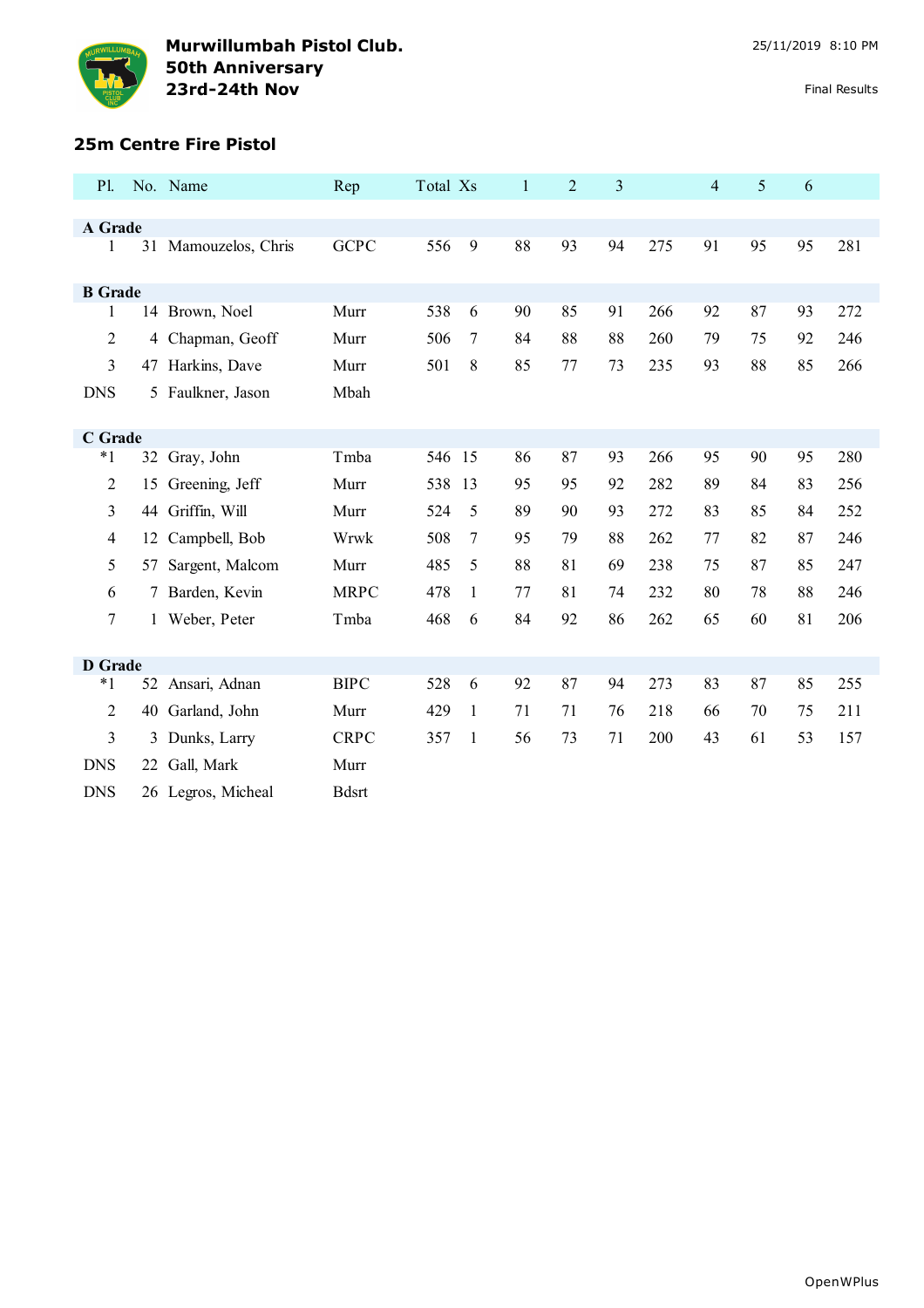

## **10m Air Pistol Men**

| P1.                 |    | No. Name           | Rep          | Total Xs |                  | $\mathbf{1}$ | 2  | 3  | $\overline{4}$ | 5      | 6  |
|---------------------|----|--------------------|--------------|----------|------------------|--------------|----|----|----------------|--------|----|
| A Grade             |    |                    |              |          |                  |              |    |    |                |        |    |
| $\mathbf{1}$        |    | 52 Ansari, Adnan   | <b>BIPC</b>  | 566      | 14               | 91           | 94 | 94 | 96             | 95     | 96 |
| $\overline{2}$      | 27 | Dowling, Damian    | Mbah         | 563      | 11               | 93           | 92 | 96 | 94             | 97     | 91 |
| 3                   | 7  | Barden, Kevin      | <b>MRPC</b>  | 560      | 15               | 97           | 90 | 96 | 96             | 92     | 89 |
| $\overline{4}$      | 38 | Clem, Wayne        | MetroPSQ     | 551      | 6                | 92           | 93 | 94 | 90             | 90     | 92 |
| 5                   | 15 | Greening, Jeff     | Murr         | 544      | 6                | 91           | 86 | 92 | 93             | 94     | 88 |
| 6                   | 60 | Bouchaud, Michael  | <b>GCPC</b>  | 540      | 8                | 89           | 88 | 87 | 90             | 93     | 93 |
| <b>DNS</b>          |    | 5 Faulkner, Jason  | Mbah         |          |                  |              |    |    |                |        |    |
|                     |    |                    |              |          |                  |              |    |    |                |        |    |
| <b>B</b> Grade<br>1 |    | 16 Greening, Leo   | Murr         | 546      | $\tau$           | 89           | 91 | 89 | 93             | 93     | 91 |
| $\overline{2}$      | 56 | Turner, Steven     | <b>TBPC</b>  | 545      | 6                | 88           | 91 | 94 | 89             | 93     | 90 |
| 3                   | 32 | Gray, John         | Tmba         | 543      | 5                | 88           | 94 | 91 | 90             | 89     | 91 |
| $\overline{4}$      | 44 | Griffin, Will      | Murr         | 538      | 8                | 89           | 91 | 92 | 89             | 87     | 90 |
| 5                   | 47 | Harkins, Dave      | Murr         | 538      | $\overline{4}$   | 86           | 92 | 86 | 91             | 92     | 91 |
| 6                   | 8  | Collier, Scott     | SBurn        | 527      | $\overline{7}$   | 85           | 87 | 85 | 90             | 91     | 89 |
| $\tau$              | 4  | Chapman, Geoff     | Murr         | 517      | 5                | 86           | 77 | 93 | 87             | 88     | 86 |
| <b>DNS</b>          | 13 | Watson, Phillip    | <b>GCPC</b>  |          |                  |              |    |    |                |        |    |
|                     |    |                    |              |          |                  |              |    |    |                |        |    |
| C Grade             |    |                    |              |          |                  |              |    |    |                |        |    |
| $\mathbf{1}$        |    | 9 Gow, Graham      | Wrwk         | 532      | $\tau$           | 89           | 90 | 92 | 82             | 85     | 94 |
| 2                   | 57 | Sargent, Malcom    | Murr         | 532      | 5                | 89           | 82 | 90 | 88             | 91     | 92 |
| 3                   | 1  | Weber, Peter       | Tmba         | 520      | 6                | 85           | 86 | 89 | 82             | 85     | 93 |
| $\overline{4}$      | 49 | Clough, Jonathan   | <b>GCPC</b>  | 511      | 8                | 85           | 93 | 83 | 81             | 86     | 83 |
| 5                   | 43 | Boyd, Vince        | <b>Bdsrt</b> | 504      | 3                | 85           | 87 | 83 | 82             | 83     | 84 |
| 6                   | 12 | Campbell, Bob      | Wrwk         | 499      | $\mathbf{1}$     | 88           | 83 | 78 | 83             | 82     | 85 |
| 7                   |    | 42 McMorrin, Allan | Murr         | 495      | 6                | 83           | 76 | 90 | 89             | 79     | 78 |
| 8                   |    | 40 Garland, John   | Murr         | 493      | $\overline{4}$   | 79           | 80 | 84 | 86             | $80\,$ | 84 |
| 9                   | 59 | Stebbing, David    | Mbah         | 466      | $\mathfrak{Z}$   | 78           | 76 | 90 | 80             | 74     | 68 |
| <b>DNS</b>          |    | 63 Weiley, Les     | Glen         |          |                  |              |    |    |                |        |    |
| <b>D</b> Grade      |    |                    |              |          |                  |              |    |    |                |        |    |
| $^\ast1$            | 17 | Smith, Brendan     | <b>Bdsrt</b> | 509      | $\mathbf{1}$     | 85           | 86 | 85 | 84             | 85     | 84 |
| $\overline{2}$      |    | 30 Byrne, Darryl   | Mbah         | 492      | $\mathfrak{2}$   | 77           | 84 | 81 | 84             | 80     | 86 |
| 3                   | 33 | Gray, Oliver       | Tmba         | 491      | $\boldsymbol{0}$ | 82           | 82 | 83 | 87             | 77     | 80 |
| $\overline{4}$      | 19 | Dossetto, Ross     | Wrwk         | 485      | $\mathfrak{S}$   | 76           | 81 | 80 | 83             | 84     | 81 |
| 5                   |    | 22 Gall, Mark      | Murr         | 469      | 6                | 82           | 79 | 81 | 76             | 82     | 69 |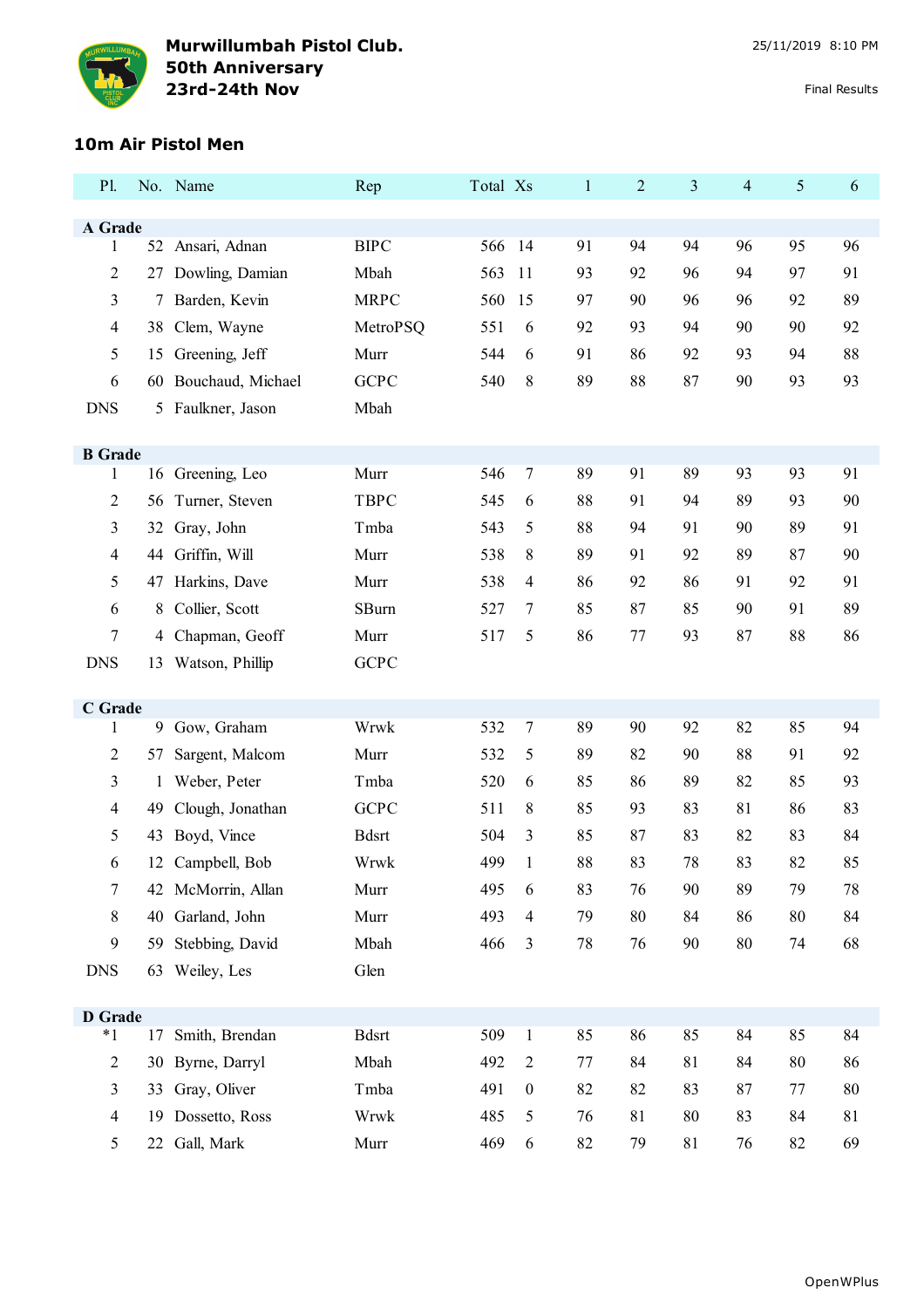### **10m Air Pistol Men**

| Pl.           | No. Name           | Rep           | Total Xs | $1 \quad 2$ |    | $\overline{3}$ | 4  |    | $\sigma$ |
|---------------|--------------------|---------------|----------|-------------|----|----------------|----|----|----------|
|               |                    |               |          |             |    |                |    |    |          |
| D Grade Cont. |                    |               |          |             |    |                |    |    |          |
| 6             | 3 Dunks, Larry     | <b>CRPC</b>   | 408      | 65          | 67 | 67             | 77 | 56 | 76       |
| <b>DNS</b>    | 37 Hummer, Johann  | <b>CRPC</b>   |          |             |    |                |    |    |          |
| <b>DNS</b>    | 26 Legros, Micheal | <b>B</b> dsrt |          |             |    |                |    |    |          |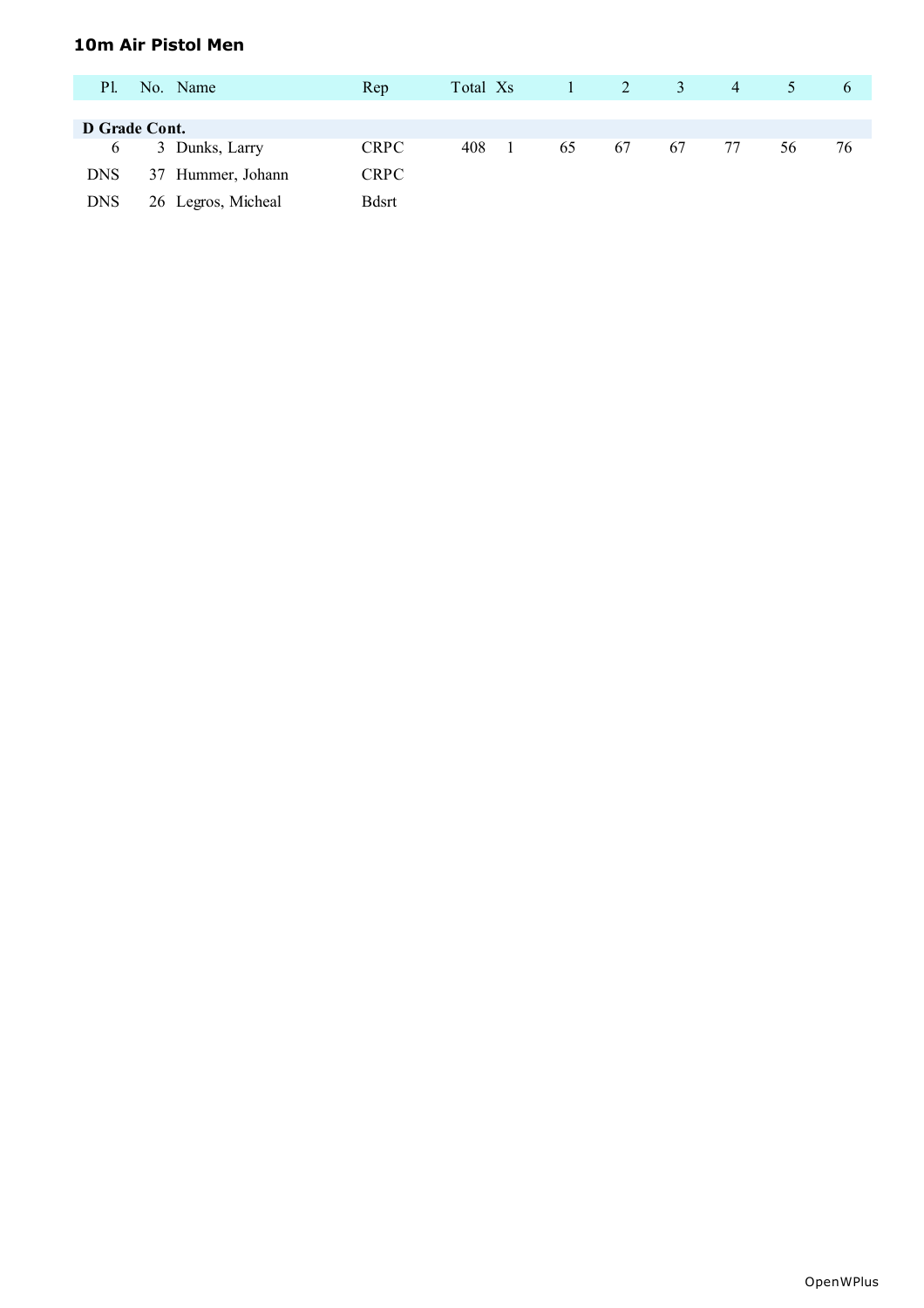

## **25m Pistol Men**

| <b>P1.</b>     |    | No. Name           | Rep          | Total Xs |                | $\mathbf{1}$ | $\overline{2}$ | 3  |     | 4  | 5  | 6  |     |
|----------------|----|--------------------|--------------|----------|----------------|--------------|----------------|----|-----|----|----|----|-----|
|                |    |                    |              |          |                |              |                |    |     |    |    |    |     |
| A Grade        |    |                    |              |          |                |              |                |    |     |    |    |    |     |
| 1              |    | 16 Greening, Leo   | Murr         | 552      | 9              | 89           | 91             | 88 | 268 | 94 | 94 | 96 | 284 |
|                |    |                    |              |          |                |              |                |    |     |    |    |    |     |
| <b>B</b> Grade |    |                    |              |          |                |              |                |    |     |    |    |    |     |
| 1              |    | 24 Berry, Allan    | <b>TBPC</b>  | 540      | 9              | 87           | 95             | 88 | 270 | 88 | 88 | 94 | 270 |
| $\overline{2}$ |    | 38 Clem, Wayne     | MetroPSQ     | 538      | 8              | 93           | 90             | 93 | 276 | 85 | 86 | 91 | 262 |
|                |    |                    |              |          |                |              |                |    |     |    |    |    |     |
| C Grade        |    |                    |              |          |                |              |                |    |     |    |    |    |     |
| 1              | 17 | Smith, Brendan     | <b>Bdsrt</b> | 536      | 12             | 89           | 88             | 92 | 269 | 90 | 92 | 85 | 267 |
| $\overline{c}$ |    | 56 Turner, Steven  | <b>TBPC</b>  | 530      | 7              | 90           | 96             | 90 | 276 | 87 | 78 | 89 | 254 |
| 3              | 9  | Gow, Graham        | Wrwk         | 529      | 4              | 84           | 82             | 86 | 252 | 91 | 93 | 93 | 277 |
| 4              |    | 42 McMorrin, Allan | Murr         | 526      | 5              | 87           | 85             | 83 | 255 | 90 | 93 | 88 | 271 |
| 5              | 59 | Stebbing, David    | Mbah         | 525      | 9              | 85           | 85             | 83 | 253 | 91 | 93 | 88 | 272 |
| 6              | 43 | Boyd, Vince        | <b>Bdsrt</b> | 523      | 7              | 88           | 86             | 86 | 260 | 93 | 83 | 87 | 263 |
| $\tau$         | 51 | TRAVES, John       | Mbah         | 496      | 5              | 85           | 83             | 72 | 240 | 79 | 90 | 87 | 256 |
| <b>DNS</b>     |    | 29 Byrne, William  | Mbah         |          |                |              |                |    |     |    |    |    |     |
| <b>DNS</b>     | 37 | Hummer, Johann     | <b>CRPC</b>  |          |                |              |                |    |     |    |    |    |     |
| <b>DNS</b>     |    | 63 Weiley, Les     | Glen         |          |                |              |                |    |     |    |    |    |     |
|                |    |                    |              |          |                |              |                |    |     |    |    |    |     |
| <b>D</b> Grade |    |                    |              |          |                |              |                |    |     |    |    |    |     |
| 1              |    | 30 Byrne, Darryl   | Mbah         | 484      | $\overline{2}$ | 80           | 84             | 77 | 241 | 78 | 87 | 78 | 243 |
| 2              | 19 | Dossetto, Ross     | Wrwk         | 403      | 2              | 77           | 65             | 76 | 218 | 58 | 60 | 67 | 185 |
| <b>DNS</b>     |    | 11 McGee, Alex     | <b>Bdsrt</b> |          |                |              |                |    |     |    |    |    |     |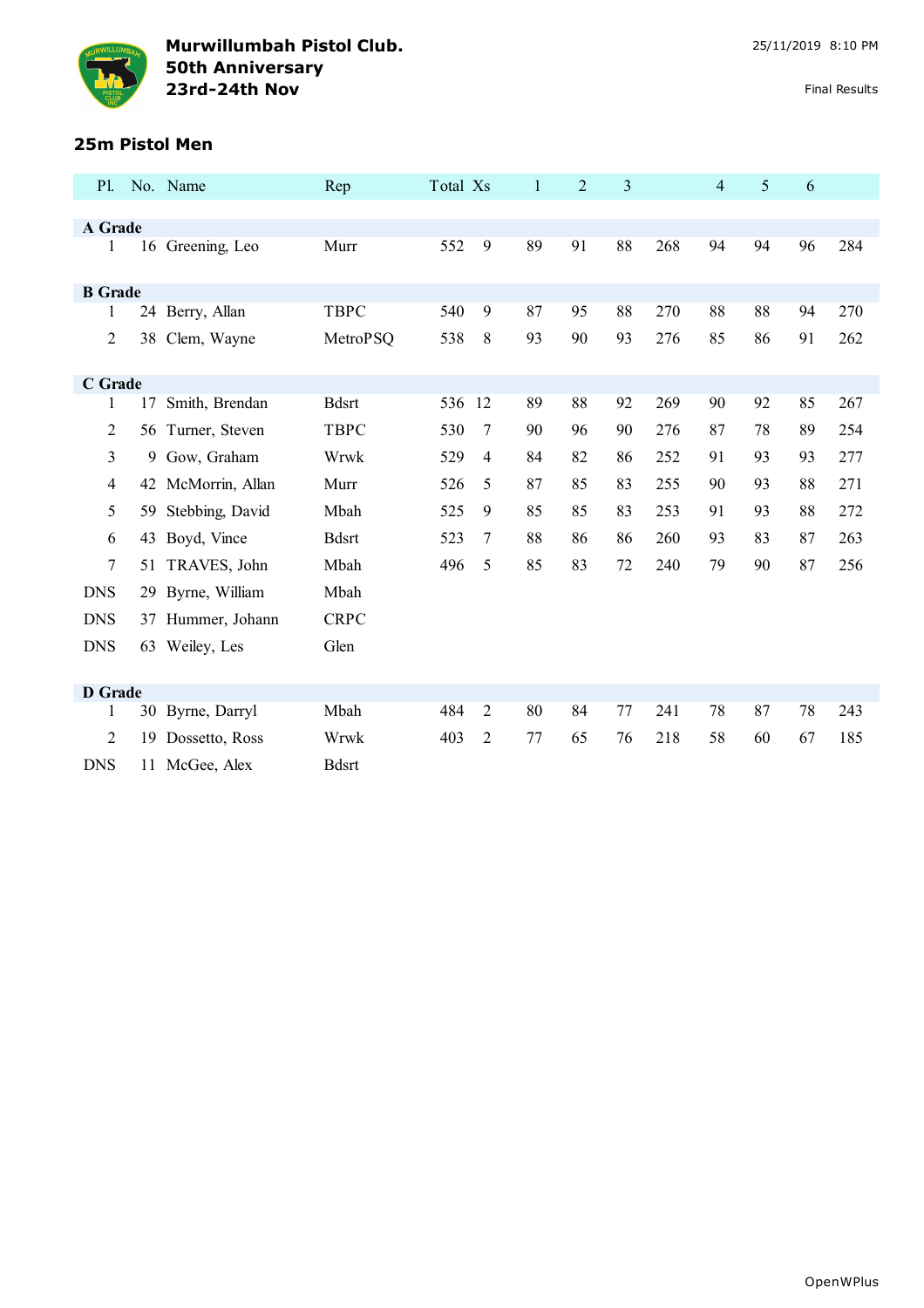

## **25m Pistol Women**

| P1.            |    | No. Name           | Rep          | Total Xs |                  | $\mathbf{1}$ | $\overline{2}$ | 3  |     | $\overline{4}$ | 5  | 6  |     |
|----------------|----|--------------------|--------------|----------|------------------|--------------|----------------|----|-----|----------------|----|----|-----|
|                |    |                    |              |          |                  |              |                |    |     |                |    |    |     |
| A Grade        |    |                    |              |          |                  |              |                |    |     |                |    |    |     |
| 1              | 18 | Smith, Civon       | MetroPC      | 568      | -13              | 97           | 94             | 94 | 285 | 96             | 93 | 94 | 283 |
| $\overline{2}$ |    | 2 Dunks, Julie     | <b>CRPC</b>  | 531      | 9                | 95           | 93             | 94 | 282 | 79             | 82 | 88 | 249 |
| 3              |    | 36 Thomas, Lynn    | Murr         | 525      | 4                | 90           | 82             | 92 | 264 | 77             | 90 | 94 | 261 |
| $\overline{4}$ |    | 41 McMorrin, Irene | Murr         | 480      | 6                | 81           | 64             | 80 | 225 | 80             | 90 | 85 | 255 |
|                |    |                    |              |          |                  |              |                |    |     |                |    |    |     |
| <b>B</b> Grade |    |                    |              |          |                  |              |                |    |     |                |    |    |     |
| 1              | 39 | Clem, Linda        | MetroPSQ     | 533      | $\overline{2}$   | 90           | 89             | 86 | 265 | 89             | 90 | 89 | 268 |
| 2              | 48 | Stewart, Alison    | Murr         | 499      | 4                | 84           | 82             | 82 | 248 | 84             | 89 | 78 | 251 |
| <b>DNS</b>     |    | 10 McGee, Debbie   | <b>Bdsrt</b> |          |                  |              |                |    |     |                |    |    |     |
| <b>DNS</b>     |    | 62 Weiley, Heather | Glen         |          |                  |              |                |    |     |                |    |    |     |
|                |    |                    |              |          |                  |              |                |    |     |                |    |    |     |
| C Grade        |    |                    |              |          |                  |              |                |    |     |                |    |    |     |
| 1              | 6  | Stebbing, Sandra   | Mbah         | 479      | 3                | 81           | 86             | 88 | 255 | 72             | 84 | 68 | 224 |
| 2              | 58 | Sargent, Monica    | Murr         | 463      | 6                | 78           | 67             | 60 | 205 | 89             | 86 | 83 | 258 |
| 3              | 23 | Hancock, Sharon    | Murr         | 425      | $\mathbf{1}$     | 74           | 72             | 73 | 219 | 43             | 78 | 85 | 206 |
|                |    |                    |              |          |                  |              |                |    |     |                |    |    |     |
| <b>D</b> Grade |    |                    |              |          |                  |              |                |    |     |                |    |    |     |
| 1              | 28 | Byrne, Janet       | Mbah         | 417      | $\boldsymbol{0}$ | 72           | 79             | 67 | 218 | 58             | 72 | 69 | 199 |
| $\overline{2}$ | 25 | Newell, Nakita     | Mbah         | 386      | $\boldsymbol{0}$ | 72           | 77             | 70 | 219 | 51             | 58 | 58 | 167 |
| 3              | 20 | Gall, Toni         | Murr         | 374      | $\boldsymbol{0}$ | 69           | 58             | 61 | 188 | 48             | 69 | 69 | 186 |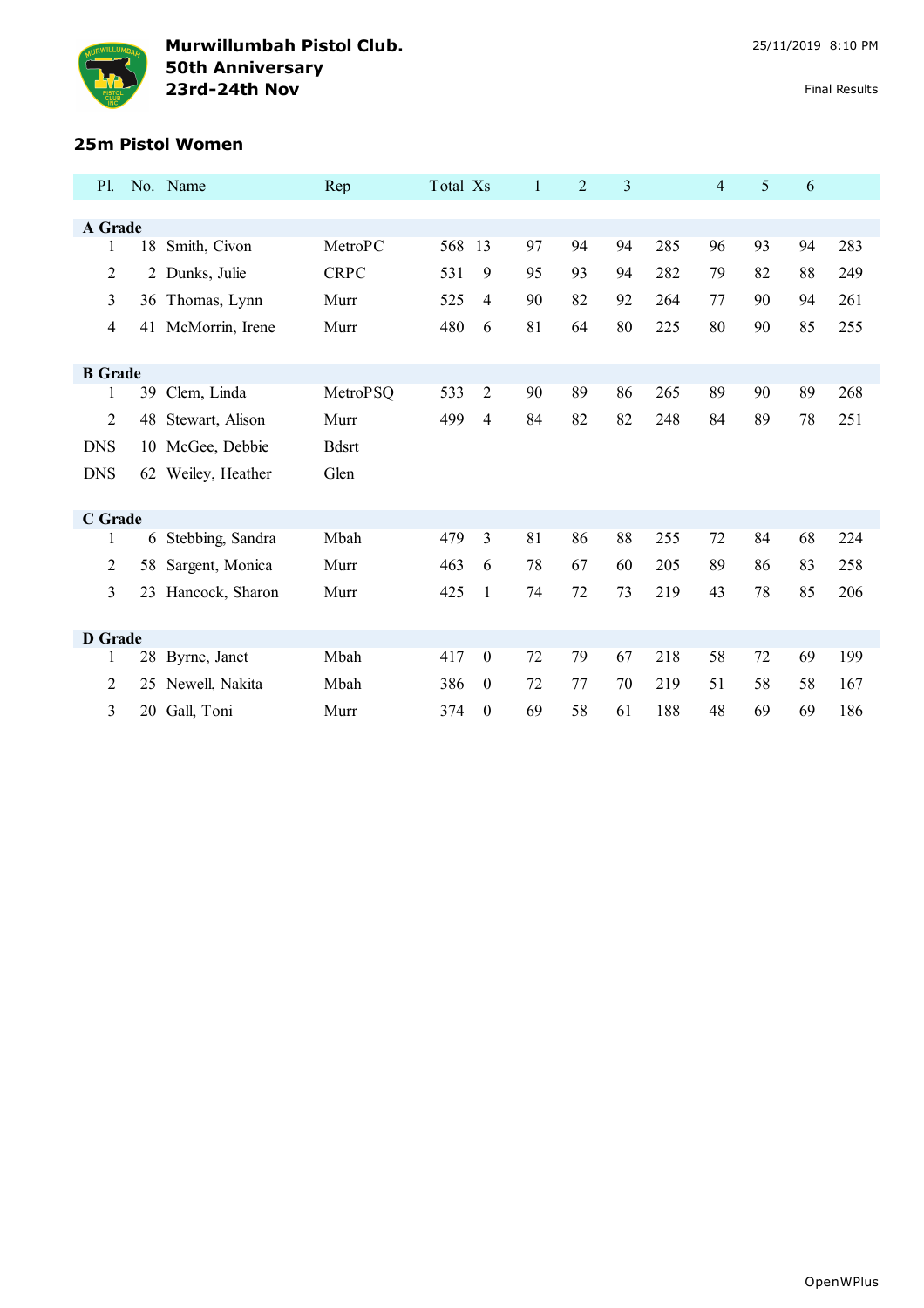

# **10m Air Pistol Women (60)**

| P1.            |    | No. Name           | Rep         | Total Xs |                | $\mathbf{1}$ | $\overline{2}$ | $\overline{3}$ | $\overline{4}$ | 5  | 6  |
|----------------|----|--------------------|-------------|----------|----------------|--------------|----------------|----------------|----------------|----|----|
|                |    |                    |             |          |                |              |                |                |                |    |    |
| <b>Master</b>  |    |                    |             |          |                |              |                |                |                |    |    |
| 1              |    | 18 Smith, Civon    | MetroPC     | 572 17   |                | 95           | 95             | 95             | 98             | 96 | 93 |
| A Grade        |    |                    |             |          |                |              |                |                |                |    |    |
| 1              |    | 36 Thomas, Lynn    | Murr        | 550      | 11             | 94           | 88             | 93             | 90             | 94 | 91 |
| $\overline{2}$ |    | 2 Dunks, Julie     | <b>CRPC</b> | 547      | 10             | 92           | 90             | 91             | 90             | 92 | 92 |
| 3              |    | 41 McMorrin, Irene | Murr        | 513      | $\tau$         | 79           | 85             | 88             | 85             | 86 | 90 |
| <b>B</b> Grade |    |                    |             |          |                |              |                |                |                |    |    |
| 1              | 39 | Clem, Linda        | MetroPSQ    | 517      | $\tau$         | 83           | 84             | 90             | 82             | 91 | 87 |
| $\overline{2}$ | 48 | Stewart, Alison    | Murr        | 508      | $\overline{c}$ | 84           | 82             | 85             | 83             | 89 | 85 |
| C Grade        |    |                    |             |          |                |              |                |                |                |    |    |
| 1              |    | 6 Stebbing, Sandra | Mbah        | 491      | 5              | 81           | 80             | 83             | 82             | 78 | 87 |
| <b>DNS</b>     | 62 | Weiley, Heather    | Glen        |          |                |              |                |                |                |    |    |
| <b>D</b> Grade |    |                    |             |          |                |              |                |                |                |    |    |
| $*1$           |    | 46 Zhao, Xin       | <b>GCPC</b> | 498      | $\overline{2}$ | 83           | 79             | 86             | 79             | 82 | 89 |
| $*2$           | 45 | Zhao, Dilicia      | <b>GCPC</b> | 480      | $\overline{2}$ | 78           | 71             | 75             | 87             | 88 | 81 |
| 3              | 50 | Clough, Jutta      | <b>GCPC</b> | 465      | $\overline{4}$ | 80           | 78             | 75             | 75             | 81 | 76 |
| $\overline{4}$ | 35 | Gray, Sheelagh     | Tmba        | 436      | $\overline{2}$ | 80           | 65             | 69             | 71             | 74 | 77 |
| 5              |    | 23 Hancock, Sharon | Murr        | 429      | $\mathbf{1}$   | 73           | 74             | 79             | 71             | 68 | 64 |
| 6              | 20 | Gall, Toni         | Murr        | 399      | 3              | $77 \,$      | 71             | 68             | 69             | 56 | 58 |
| <b>DNS</b>     | 28 | Byrne, Janet       | Mbah        |          |                |              |                |                |                |    |    |
| <b>DNS</b>     | 34 | Gray, Caitlin      | Tmba        |          |                |              |                |                |                |    |    |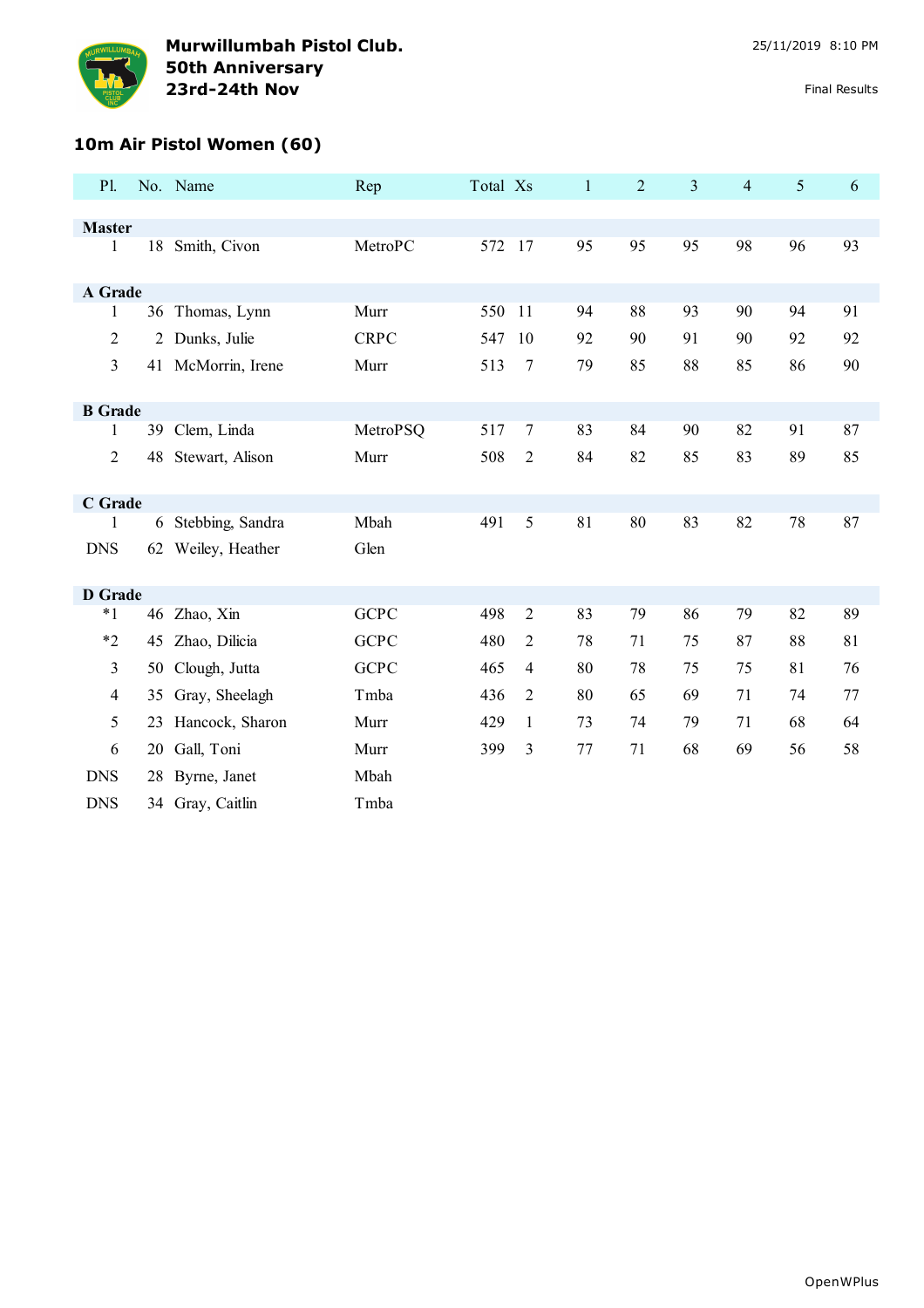

## **25m Pistol Junior**

| <b>P</b> l. |    | No. Name         | Rep         | Total Xs |   | 1  | 2  | 3  |     | $\overline{4}$ | 5  | 6  |     |
|-------------|----|------------------|-------------|----------|---|----|----|----|-----|----------------|----|----|-----|
|             |    |                  |             |          |   |    |    |    |     |                |    |    |     |
| A Grade     |    |                  |             |          |   |    |    |    |     |                |    |    |     |
|             | 61 | Bouchaud, Chris  | <b>GCPC</b> | 526      | 3 | 91 | 84 | 88 | 263 | 88             | 85 | 90 | 263 |
| C Grade     |    |                  |             |          |   |    |    |    |     |                |    |    |     |
|             | 53 | Ansari, Shafaq   | <b>BIPC</b> | 501      | 7 | 84 | 85 | 83 | 252 | 85             | 79 | 85 | 249 |
| 2           |    | 33 Gray, Oliver  | Tmba        | 496      | 5 | 79 | 79 | 76 | 234 | 87             | 87 | 88 | 262 |
| D Grade     |    |                  |             |          |   |    |    |    |     |                |    |    |     |
|             | 21 | Gall, Cooper     | Murr        | 430      |   | 70 | 48 | 62 | 180 | 87             | 85 | 78 | 250 |
| <b>DNS</b>  |    | 34 Gray, Caitlin | Tmba        |          |   |    |    |    |     |                |    |    |     |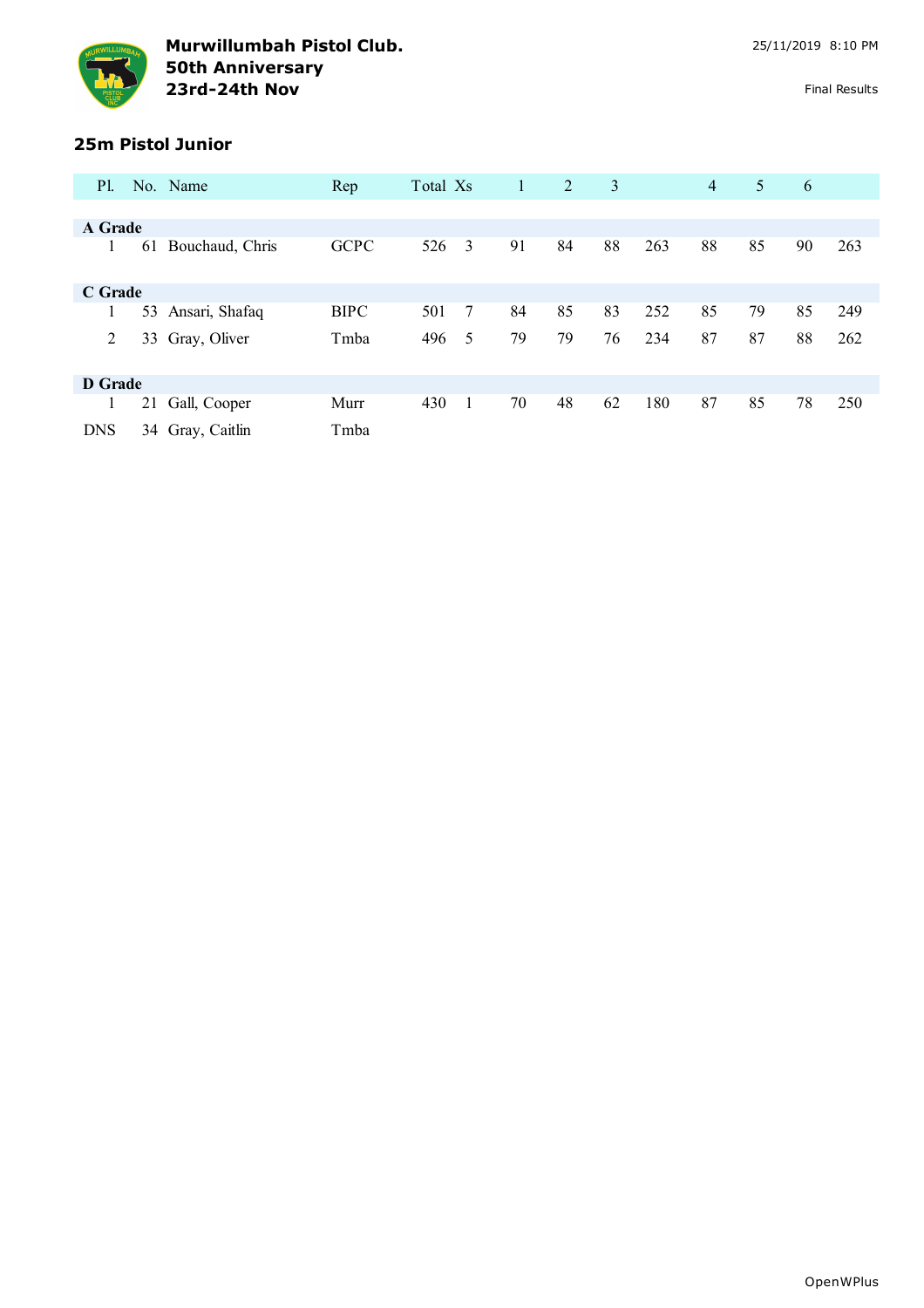

#### **10m Air Pistol Junior Men**

| P1.            |    | No. Name        | Rep         | Total Xs |   | -1 | 2  | $\mathbf{3}$ | $\overline{4}$ | 5  | 6  |
|----------------|----|-----------------|-------------|----------|---|----|----|--------------|----------------|----|----|
|                |    |                 |             |          |   |    |    |              |                |    |    |
| <b>B</b> Grade |    |                 |             |          |   |    |    |              |                |    |    |
|                | 61 | Bouchaud, Chris | <b>GCPC</b> | 526 5    |   | 88 | 87 | 91           | 88             | 88 | 84 |
| C Grade        |    |                 |             |          |   |    |    |              |                |    |    |
|                |    | 33 Gray, Oliver | Tmba        | 499      | 5 | 82 | 88 | 77           | 84             | 85 | 83 |
| D Grade        |    |                 |             |          |   |    |    |              |                |    |    |
|                | 21 | Gall, Cooper    | Murr        | 447      | 2 | 78 | 79 | 76           | 68             | 74 | 72 |